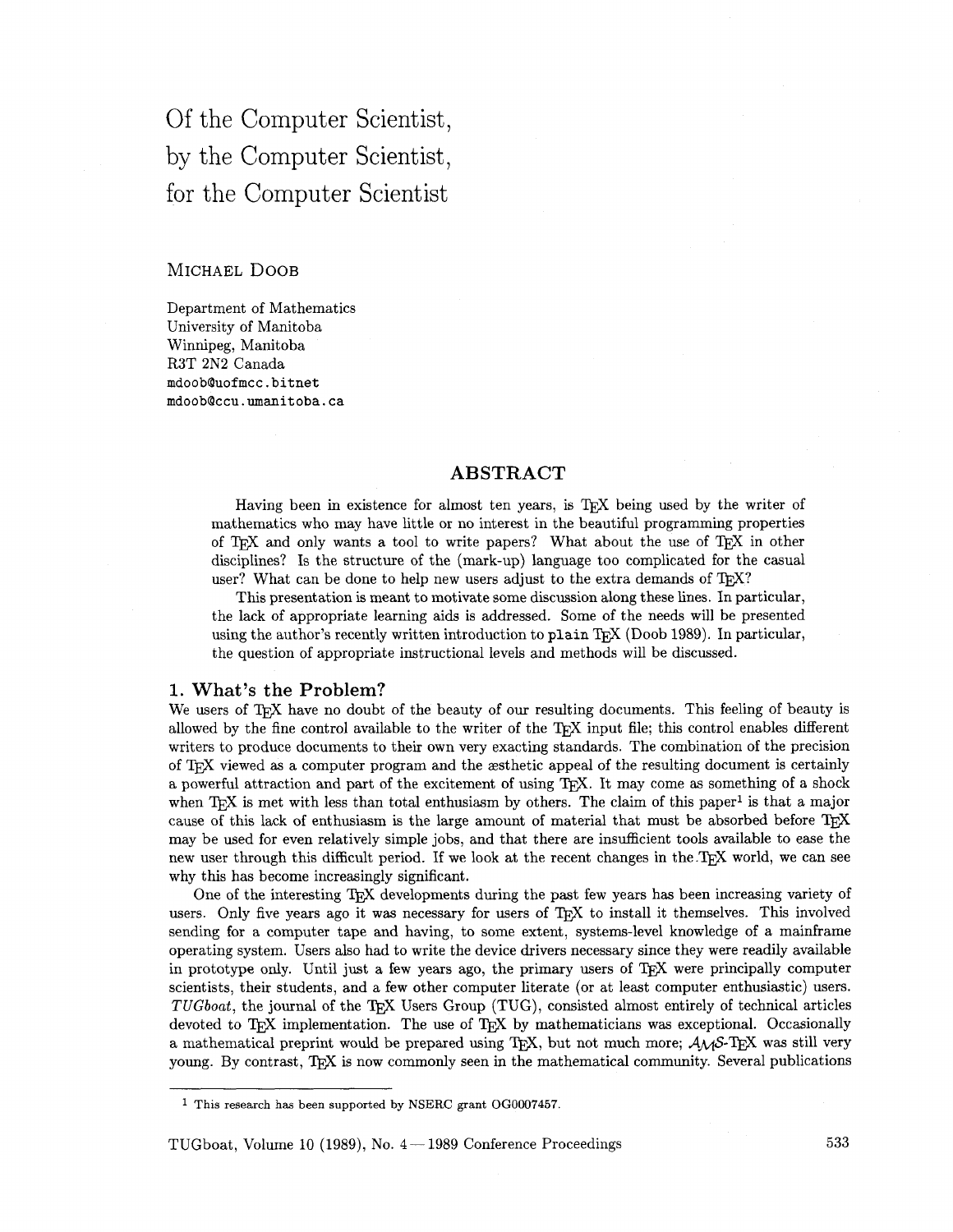of the American Mathematical Society are published using T<sub>EX</sub>. Mathematical Reviews, also published using TEX, now accepts reviews from mathematicians via electronic mail in  $A\mathcal{M}S$ -TEX format, and these reviews in turn are now available as a database on compact disc (see Latterner and Woolf (1989) in this issue).

We have also seen T<sub>E</sub>X used for non-mathematical purposes. The published *Proceedings* for the 1987 and 1988 Annual Meetings<sup>2</sup> contained articles showing T<sub>E</sub>X being used to typeset linguistics material (Thiele 1988), for in-house use by TV Guide (Barnhart and Ness 1988) and eventual typesetting of their weekly TV Guide), and even to keep a database of canine histories (Harris 1988).

Given that T<sub>F</sub>X is being used by newer and more varied groups, are there any significant problems? A further claim of this paper is that there is at least one important problem that needs to be solved; namely, the existing level of user documentation is so limited in scope that it is seriously impeding the migration of T<sub>F</sub>X from areas that are highly computer-oriented to even closely related areas. And what is the solution? Since TUG has been so active in promoting the distribution of  $T<sub>F</sub>X$ , at organizing both elementary and advanced classes at the annual meeting and elsewhere, and at communicating newer developments in T<sub>E</sub>X, and at announcing the existence of new products, it (or, rather, its members) is the natural source of the solution.

As a small step towards the solution, I have written a self-study manual called *A* Gentle Introduction to *T<sub>F</sub>X* (Doob 1989), which is freely available. I found the writing of this manual, the subsequent teaching from it, and reactions to it quite interesting and to some extent surprising. Some of these experiences will be interspersed within the following sections. Some of the suggestions may seem selfevident and superfluous; having looked at a number of manuals, however, I would say that they are still worth putting down on paper. There is a lot of work to be done if T<sub>E</sub>X is to be widely used; I hope that this will be a start.

## 2. From Where Are We Coming?

At the 1987 meeting of TUG in Seattle, a group of members interested in 'QX training met for the first time. At that time it was (naïvely) thought that a generic introduction to TFX might be created by taking the main sections from existing manuals and glueing them together. I volunteered to gather things and to put together a first attempt at a general manual.

As the manuals arrived, it became clear that, while all had some good points, it was simply impossible to put them together. Many of them were highly site-dependent; others were obviously re-cycled lecture notes; some had clearly been put together in haste. In short, what existed was a series of learning aids that were designed for and could only be used in conjunction with a (human) tutor.

And then there is The T<sub>E</sub>Xbook. The amount of information in that book continues to amaze me; its organization is wonderful for the experienced user. But no book can be all things to all people. The very enthusiastic can learn all they need to know from The TEXbook. For the less enthusiastic or less skilled, it is a rather unpleasant experience to try to do so. It is not a good starting point for most T<sub>E</sub>X users (as, I'm sure, it was never intended to be).

The problem has been further exacerbated by the methods TUG has used to teach TFX. By far the greatest technique has been what might be called the "university approach." A lecturer gives a course over one or two days, perhaps with a little lab time, and the student madly takes notes. In some undefined future spare time, the student is supposed to go over the notes and then know how to use T<sub>E</sub>X. Of course, this is not a good way to learn something like T<sub>E</sub>X where concomitant practice is such an important part of the learning process. And so I wrote the aforementioned self-study manual in which students could both practice and learn at their own pace.

At present, the great American T<sub>F</sub>X manual is still waiting to be written. Of course, there may be just such a manual sitting on a file server somewhere in the far reaches of the electronic net. If this is the case we need to give it more exposure. In any event, the creation of appropriate manuals that may be widely used is surely an important concern of TUG.

<sup>&</sup>lt;sup>2</sup> The Proceedings for the TUG meetings of 1987 and 1988, although published separately, both carry a 1988 publication date. The Proceedings from the 1987 conference appear in the series  $T_F X \rightarrow$  for the Dean Guenther; the 1988 conference papers were published in TEXniques 7, edited by myself  $-Ed$ .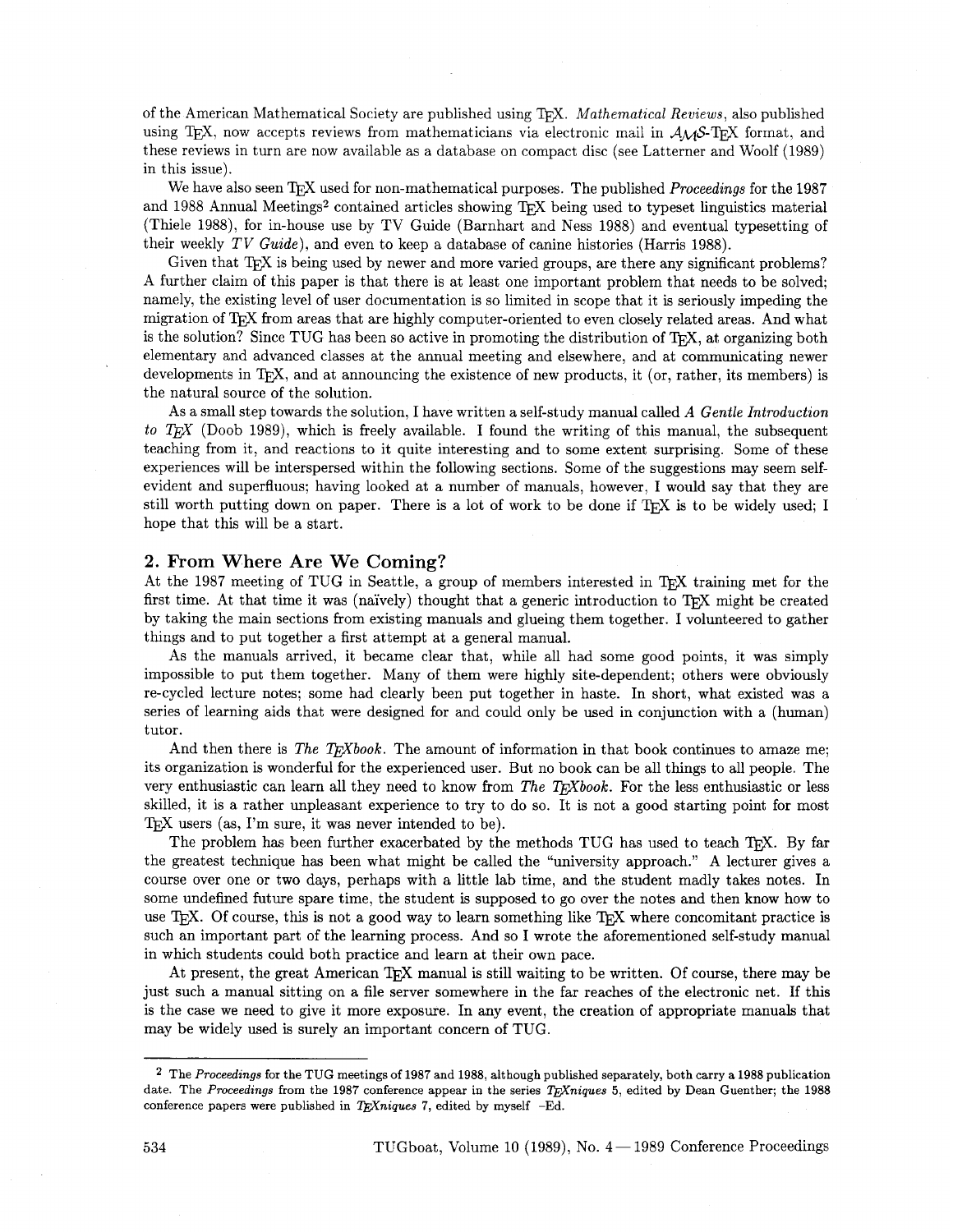# **3.** Who **Wants It?**

There would be little point in creating a new manual unless there were a need for it. It is, then, reasonable to ask if there is really any demand for such a manual, and if so, how great is it. Earlier this year, unknown to me, a one-sentence statement indicating that I had written a self-study guide appeared in the American Mathematical Society Notices (Barwise 1989); it also gave my electronic mail address. It was something of a surprise to me when, with no warning, dozens of requests for the manual cascaded into my mailbox3. It would seem that there are many mathematicians who would like to use TFX but for some reason cannot do so with the available materials. If there is this unmet demand among the mathematicians, it is safe to say that there is a similar need among other physical scientists and also among the social scientists.

Why is there such a sudden demand? In the last few year, the  $T_{\rm F}X$  world has completely changed. Up to 1985 the T<sub>F</sub>X user needed to be a somewhat sophisticated computer user. But once T<sub>F</sub>X migrated to the microcomputer and laser printer enviroment, it became trivial to run and print T<sub>F</sub>X documents. Our teaching methods in TUG have not really adapted to this change.

It should be self-evident that different audiences need different manuals. So our need is not for just one manual but, in fact, for a series of manuals, each one to target a different potential group of users. Some manuals have tried to be both an introduction for the new user and a reference manual for the experienced user; the results are not usually satisfactory. In particular, it is necessary to know the computer experience, the sophistication, and the level of knowledge of your audience before starting out.

With the large number of sophisticated TUG members, it should be possible to create such manuals. To make it a little easier, I have included in the next section a dozen suggestions that might make the writing a little easier. Needless to say, this is not exhaustive, but it might make the way a bit smoother.

# **4. A** Dirty **Dozen**

#### **4.1 The Right Definition (for you)**

As we mentioned before, the nature of any manual is influenced by the target group. When writing a TEX training manual, the target group must be well defined before starting. This group will then determine things like topics covered, examples, exercises, and even writing style.

# **Suggestion 1: Know your user**

Many of the manuals that I received were far too broad in the attempted scope. The pace and background must be different for manuals aimed at a typical mathematician as opposed to a computer scientist. The user with other backgrounds needs to be handled still differently. The amount of space to be devoted to each topic needs to be adjusted in each case. For example, in one case it might be preferable to cover the different types of mathematical typesetting in great detail while in another, it might be better to see how to generate appropriate footnotes and endnotes. In any case, the topics covered must be controlled and appropriate. The object is not to display all that the writer knows.

A good list of different topics has been given by Childs et a1 (1988) in their discussion of possible course syllabi, and further suggestions were given by Childs (1989).

# **ISuggestion 2: Know all of the topics to be covered first**

A huge manual is truly intimidating. Although most manuals were of reasonable size, there were signs that they grew (like Topsy) as they went along. If you want to write a work that is encyclopedic and is several hundred pages long, that's fine - just don't consider it an introductory manual. If you want to write a reference card which fits on two sides of a sheet of paper, that's fine too. An introductory manual probably should be well under 100 pages. Don't be surprised if you find it

**<sup>3</sup> Added in proof: the number of requests is now approaching 250.**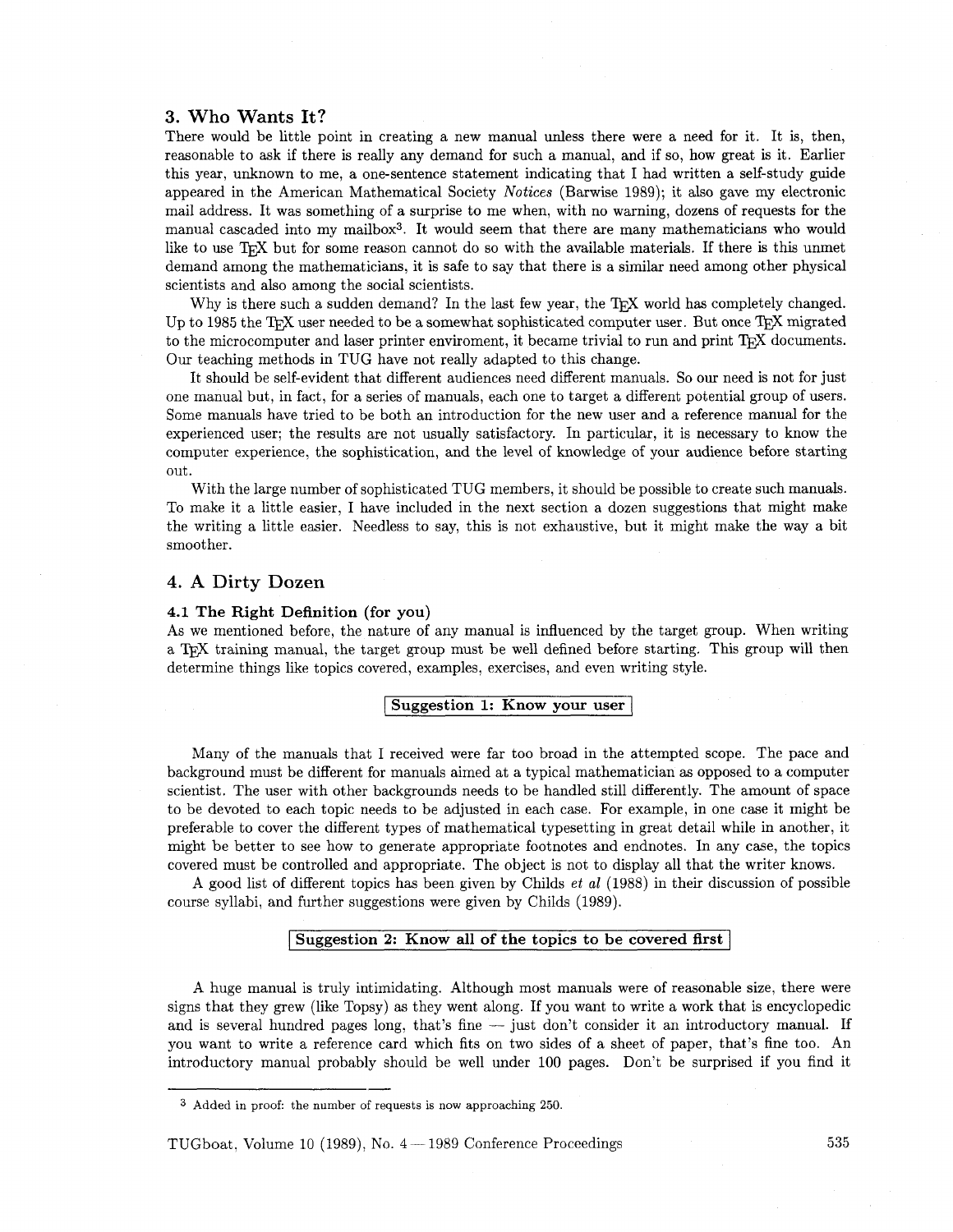difficult to stick to the exact number of pages; in fact you should probably plan for a 10% margin of error. But it is certainly necessary to have some kind of limit in mind.

## **ISuggestion 3: Decide on the document size first**

### **4.2 Getting the User Going**

There is a huge hump in the beginning of the learning curve for T<sub>R</sub>X. Priority must be given to easing the new user into the intricacies of T<sub>R</sub>X. In particular, the T<sub>R</sub>X source of the your manual should be available easily, and it should be straightforward to produce hard copy at a typical T<sub>E</sub>X installation. This probably means that the source should be in one file with no auxiliary files being used. This also implies that the index and table of contents will be written directly into the document. It's possible, of course, to write the table of contents at the end of the document in one pass, but the index is more troublesome. For my introductory manual, I put in the index and table of contents directly into the roublesome. For my introductory manual, I put in the index and table of contents directly into the IEX source file, but left the hooks in the introductory macros so that the knowledgeable user could IEX source file, but left the hooks in the introductory macros so that the knowledgeable user could generate new ones easily. And it's better to avoid documents that require two passes of the TEX program to generate and read auxiliary files, since this tends to have site-dependent restrictions.

<sup>I</sup>**Suggestion 4: Make it easy for the user to get a hard copy** <sup>I</sup>

It is inevitable that some site-specific information will be needed. For the new user, it is hoped that this is kept to a minimum. In any case, if at all possible it should be in one place, either as a separate section or as an appendix. This allows for greater portability of the document; it also lets the reader know what is part of TEX and what is part of the site implementation of TEX. It's easy for the new user of T<sub>F</sub>X to confuse them.

## **Muggestion 5: Isolate site-specific instructions**

#### **4.3 How and What To Include?**

Now for the real nitty-gritty. In planning an introductory T<sub>R</sub>X manual, it is often helpful to use the analogy of the structure of a foreign language text. A first-year text of this sort has rather limited goals. There is just enough information given to start using the language. It is certainly not expected that the student will write sonnets after the first few weeks of study. An introductory T<sub>F</sub>X manual must also have limited goals. As with a foreign language text, sections need to cover a relatively small amount of material, with successive sections being cumulative. Similarly, when material from different sections is used for a new idea, this should be explicitly pointed out.

## <sup>I</sup>**Suggestion 6: Make evident the interdependency of different sections** I

The first steps to learning T<sub>EX</sub> are rather difficult. Parks (1988) and McCaskill (1988) have both noted that it may take extended periods of time before a real facility is attained. No one would expect a person to learn a foreign language without reviewing each lesson carefully. Normally this is done with exercises, translations, and tables.

## <sup>I</sup>**Suggestion 7: Have lots of exercises and examples** <sup>I</sup>

It is useful to have exercises which review material from the immediately previous section, as well as new concepts. Later exercises in one section can reinforce the earlier exercises in the same section. The point of the exercise should be clear to the student.

It is, of course, necessary to give lots of examples. When doing so, it is useful to have a \verbatim or \literal macro that will allow you to use exactly the same code for the example and the listing that generated the example. In a surprisingly large number of cases, examples were given where the supposed T<sub>F</sub>X input source was wrong. This is, of course, disastrous.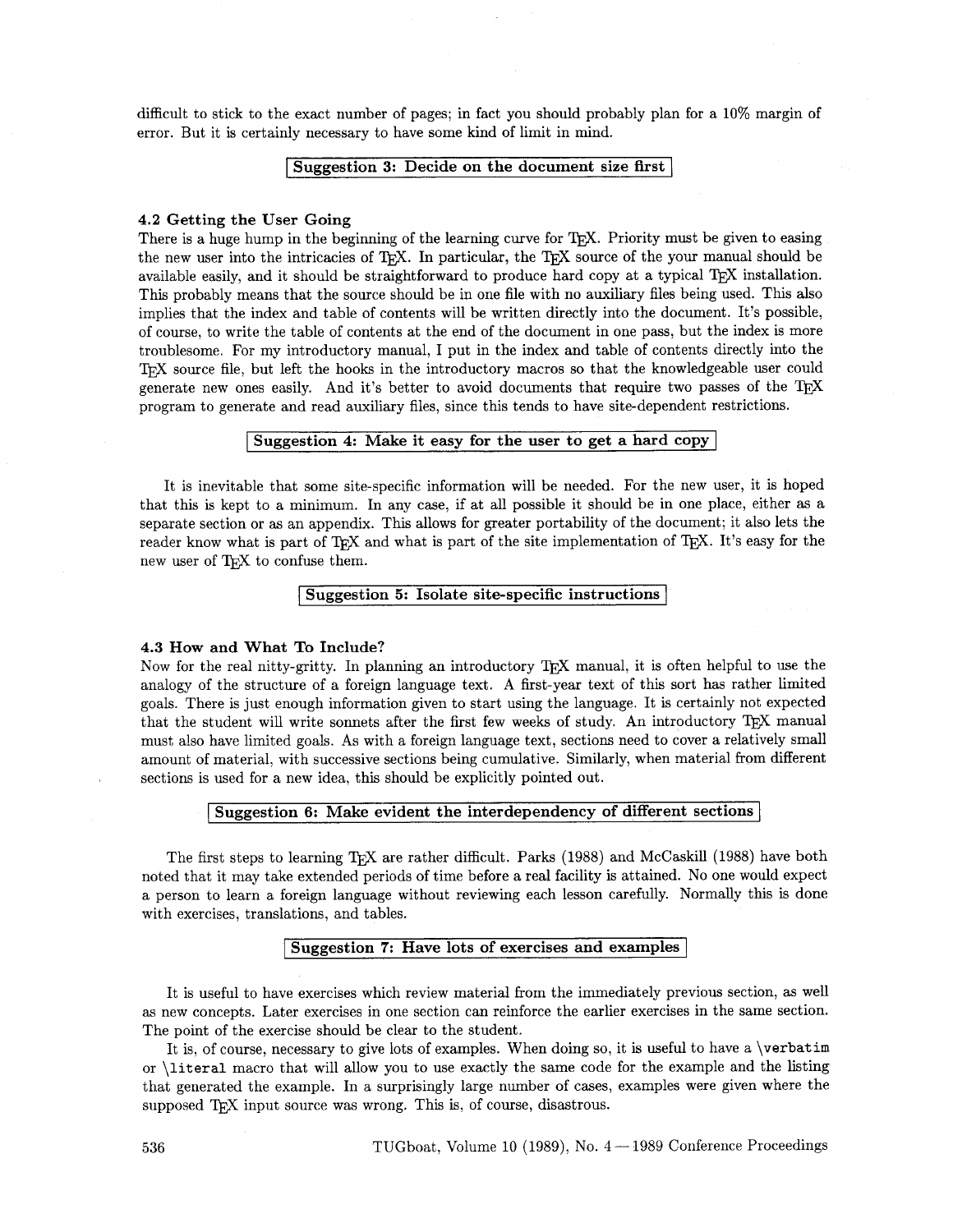In a foreign language text there are often tables of the following sort:

|                    | Singular                             | Plural  |
|--------------------|--------------------------------------|---------|
| 1st person   I am  |                                      | We are  |
| 2nd person You are |                                      | You are |
|                    | 3rd person   He/she/it is   They are |         |

Present tense of the verb to be:

Such tables give an overview of the material covered and are often useful for T<sub>F</sub>X manuals, too. They also serve as a useful quick reference once the reader has mastered the material.

Here is an example of a similar table from the beginning of my manual. It follows a discussion of characters that have special purposes in the T<sub>F</sub>X input file.

| Character | Purpose                          | Input for literal output |
|-----------|----------------------------------|--------------------------|
|           | Special symbols and instructions | \$\backslash\$           |
|           | Open group                       | $\frac{1}{2}$            |
|           | Close group                      | $$\\3$                   |
| %         | Comments                         | .7.                      |
| &         | Tabs and table alignments        | ι&                       |
|           | Unbreakable space                | ~{}                      |
| \$        | Starting or ending math text     | \$                       |
| $\lambda$ | Math superscripts                | -{}                      |
|           | Math subscripts                  | -0                       |
| #         | Defining replacement symbols     | #                        |

**Characters requiring special input** 

**Suggestion 8: Use tables to recapitulate sections** <sup>1</sup>

As mentioned before, it is important that a manual have definite limits to its scope. It's quite useful to let the reader to know where to get further information when desiring to go beyond that scope. Not surprisingly, *The TFXbook* is often the most useful reference. Here is a macro that I used to point the reader towards further information:

```
ooooo*oooooo LLLLLLLLLL macro to put TeX references in right margin %%%%%%%%%%%%%%%% 
\newdimen\theight 
\def \TeXref#l{% 
                \vadjust{\setbox0=\hbox{\sevenrm\quad\quad\TeX book: #1}%
                \theight=\htO 
                \advance\theight by \dp0 \advance\theight by \lineskip
                \kern -\theight \vbox to \theight{\rightline{\rlap{\box0}}%
                \vss)% 
                I)% 
sooO*o*sos0ooooooeo~e.oo~e**eooo#*e..I*oeoeoe.oo*oo#*e~.e.ee~*eoo*eoooeoo LLLLALLLLLLLLLLLLLALLLLLLLLLLLLLLLLLLLLLLLLLLLLLLLLLLLLLLLLLLLLLLLLLLLLLL
```
Then **\TeXref (1--9)** will cause a reference to appear in the right margin (now look to the right). The macro is obviously easy to adapt to different references.

## <sup>I</sup>**Suggestion 9: Tell your reader where to find more information]**

Sometimes it is better to give an explanation that is not fully complete than to get lost in details that are not important. By mathematical analogy, consider two possible definitions of the real numbers: (1) real numbers are all possible decimals, and (2) real numbers are all possible greatest lower bounds

TUGboat, Volume 10 (1989), No.  $4-1989$  Conference Proceedings **537**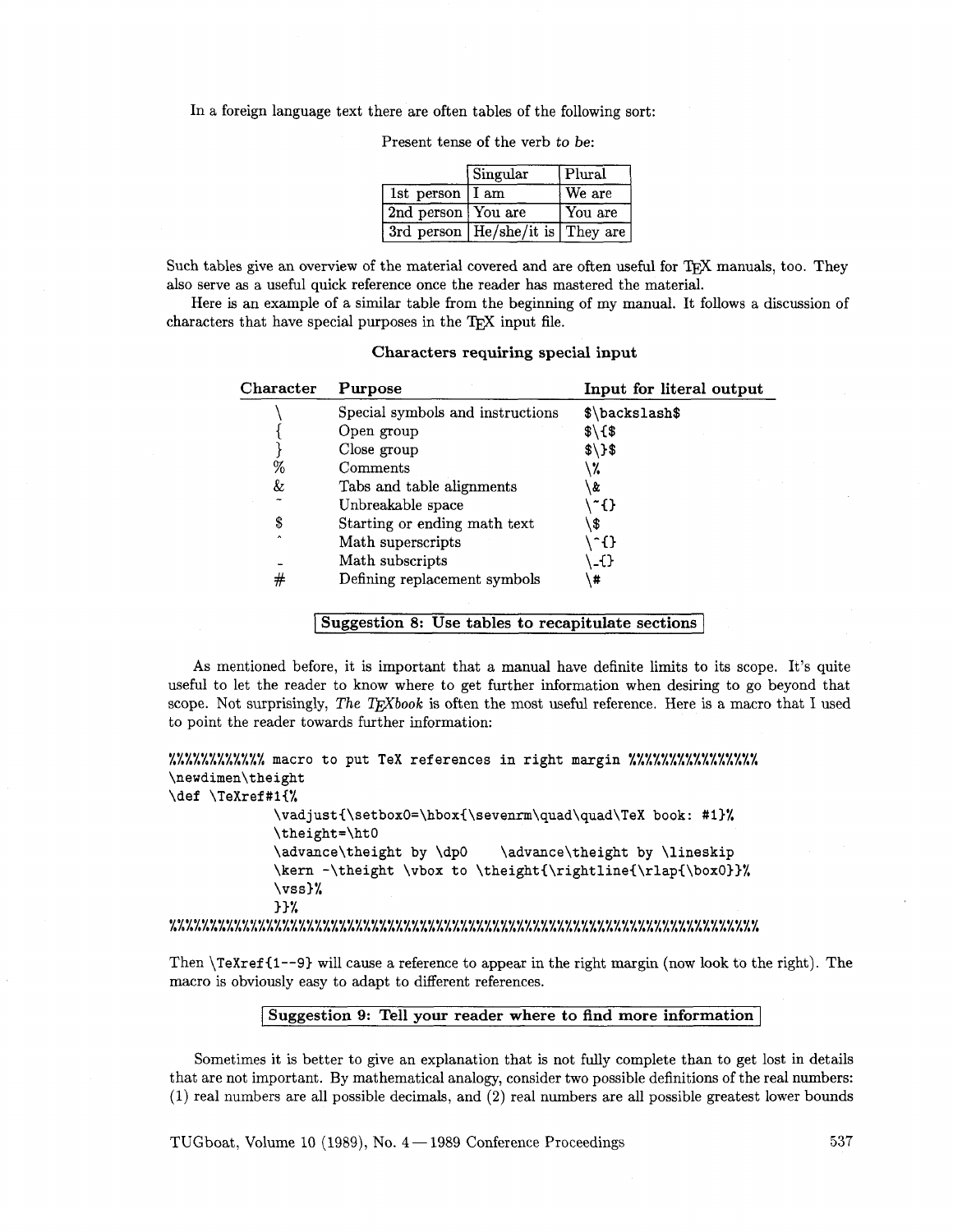of sets of rational numbers. The first definition is (at best) rather loose and glosses over details such as non-uniqueness and repeating decimals; however, it does have the advantage of having a direct connection to familiar objects. The second definition is mathematically better than the first, but without the insight of the truncated decimals of the first definition, the second one has less intuitive understanding. When introducing a new topic, it is sometimes better to bend the truth a little (needless to say, it is hoped that the bending of the truth will be intentional). In particular, it is necessary to set a depth to which the material will be presented and then to consistently work to that level. As an example, in the manual I wrote, there is no mention of horizontal or vertical modes. Now it is obvious that a lack of knowledge about modes is *very* limiting. It is also clear that many error messages will be totally incomprehensible (so what's new?). Some topics, vrules and hrules for example, can only be discussed in a rough way, much as with the first definition of the real numbers. Nonetheless, in my (somewhat arbitrary) opinion, the neophyte  $T<sub>F</sub>X$  user can learn how to do lots of good documents without knowing about modes. Many decisions of this type were necessary for my manual; they require more time and thought than might be expected.

#### **[Suggestion 10: Some judicious fibs are O.K.** <sup>I</sup>

#### **4.4 A Few Final Comments**

As has been mentioned earlier, it is important to have many exercises; as with learning a foreign language, it is necessary to *do* as well as to *read.* Give some thought as to whether or not the answers should appear directly after the exercises. It is evident to me that the typical reader wants them there; whether or not it is the best thing to do is a matter of debate. It really depends on whether the perspective of the manual is to be that of a teaching document or that of a reference document. There are at least two other possibilities: the answers can be put in an appendix, perhaps with a switch to determine whether or not they are actually printed, or they can be put into the T<sub>E</sub>X source code.

The T<sub>EX</sub> source code is also instructive. You may be assured that any macros that you write will be observed at some time by the readers of the manual. It is worth the trouble to comment your macros well.

# **Suggestion 11: Make your TEX source code self-documenting**

The easiest way to distribute the T<sub>E</sub>X is via electronic mail. In principle, this should pose no problem; one of the strong points of TEX is that it uses only standard characters. My experience is that there are (EBCDIC-to-ASCII) problems. In one case, all the curly brackets disappeared (I leave it to the reader to imagine what this did to the output). It is prudent to give a sample set of characters as a comment at the beginning of your source file; sometimes it is possible to reverse the damage by simple global editing. I do something like the following:

|                                                                   | %% Thanks for your interest in A Gentle Introduction to TeX. At the |            |  |  |
|-------------------------------------------------------------------|---------------------------------------------------------------------|------------|--|--|
|                                                                   | %% moment it is in draft form, i.e., subject to correction, but it  |            |  |  |
| %% is pretty close to the final copy. Any comments on this manual |                                                                     |            |  |  |
| %% would be appreciated: these may be typesetting, English, or    |                                                                     |            |  |  |
| %% TeX criticisms.                                                |                                                                     |            |  |  |
| $\frac{1}{2}$                                                     |                                                                     |            |  |  |
| $\frac{7.7.7}{1.7.7}$                                             | Michael Doob                                                        |            |  |  |
| $\frac{1}{2}$                                                     | Department of Mathematics                                           |            |  |  |
| $\frac{1}{2}$<br>The University of Manitoba                       |                                                                     |            |  |  |
| $\frac{7\%}{10}$                                                  | Winnipeg, Manitoba R3T 2N2                                          |            |  |  |
| %%                                                                | Canada                                                              |            |  |  |
| $\frac{1}{2}$                                                     | mdoob@uofmcc                                                        | (bitnet)   |  |  |
| $\frac{1}{2}$                                                     | mdoob@ccu.umanitoba.ca                                              | (internet) |  |  |
| $\frac{2\%}{\alpha}$                                              |                                                                     |            |  |  |
|                                                                   | ". Here is a character listing to check to be sure that no          |            |  |  |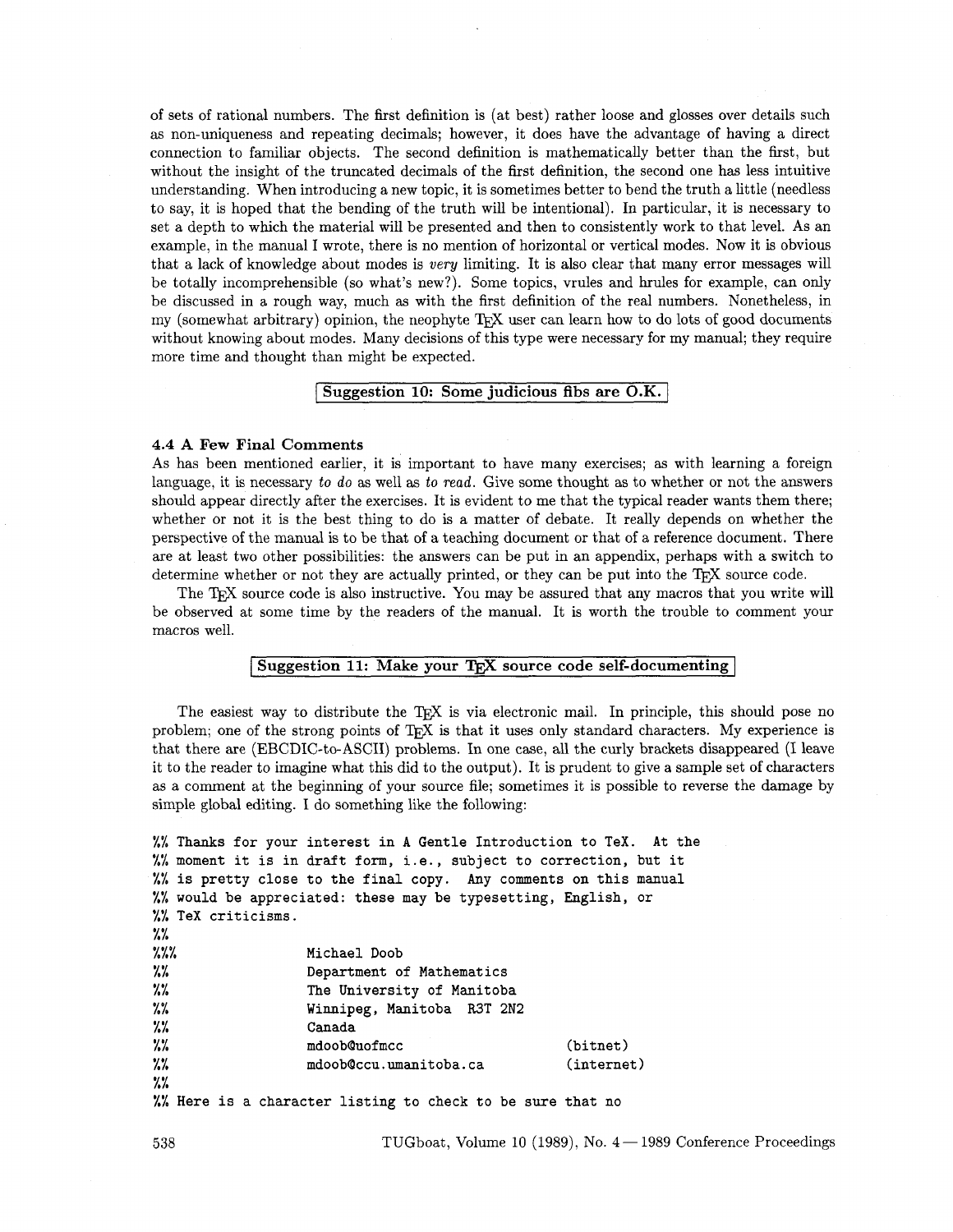```
%% unwanted translations took place within the bowels of the net. 
%% Upper case letters: ABCDEFGHIJKLMNOPQRSTWWXYZ 
%% Lower case letters: abcdefghijklmnopqrstuvwxyz 
%% paretheses, brackets, braces: 0 [I C) 
%% Exclaim, at, sharp, dollar, percent: ! Q # $ % 
%% Caret, ampersand, star, underscore, hyphen: \hat{z} * _ -
%% vertical bar, backslash, tilde, backprime, plus: |\ \ \cdot \ \ ' +
%% plus, equal, prime, quote, colon: += ' " :
\frac{1}{2} less than, greater than, slash, question, comma: < > / ?,
%% period, semicolon: . ; 
\frac{2\%}{\%}
```
## Suggestion 12: Make you source code available via electronic mail

There are other manuals waiting to be written. We have already seen that there is a need for different elementary manuals. More advanced ones are non-existent. Most of the suggestions for elementary manuals also apply to advanced ones. Would someone, for example, like to write one on how to write output routines (that work)? How about introductory T<sub>F</sub>X wizardry? And maybe one now to write output routines (that work): how about introductory  $I_{\text{E}}X$  wizardiy: And maybe one<br>on efficient T<sub>E</sub>X programming? How about METAFONT? I feel that I've done my part by writing an<br>introductory manual — what

# **Bibliography**

Barnhart, Elizabeth, and David Ness. "Layout for T<sub>F</sub>X." *T<sub>F</sub>Xniques* 7:97-115, 1988.

Barwise, Jon. "Computers and Mathematics." *Notices of the American Mathematical Society* 36:241- 243, 1989.

Childs, S. Bart. "Teaching ?jEX" *TUGboat* 10(2):156-163, 1989.

Childs, S. Bart *et al.* "Syllabi for T<sub>F</sub>X and METAFONT Courses." *T<sub>F</sub>Xniques* 7:117-127, 1988.

Doob, Michael. *A Gentle Introduction to TFX*. Available from author, 1989.

Harris, Robert L. "Using T<sub>E</sub>X to Produce Kennel Club Yearbooks." *T<sub>E</sub>Xniques* 7:97-115, 1988.

Knuth, Donald E. *The TEXbook*. Reading, Mass.: Addison-Wesley, 1984.

Latterner, Dan, and W.B. Boolf, "QX at *Mathematical Reviews." TUGboat* 10(4):639-654.

McCaskill, Mary K. "Producing NASA Technical Reports with T<sub>F</sub>X." *T<sub>F</sub>Xniques* 7:1-10, 1988

Parks, Berkeley. "T<sub>F</sub>X Tips for Getting Started." *T<sub>F</sub>Xniques* 7:129-138, 1988.

Thiele, Christina. "T<sub>F</sub>X, Linguistics, and Journal Production." *T<sub>F</sub>Xniques* 5:5-26, 1988.